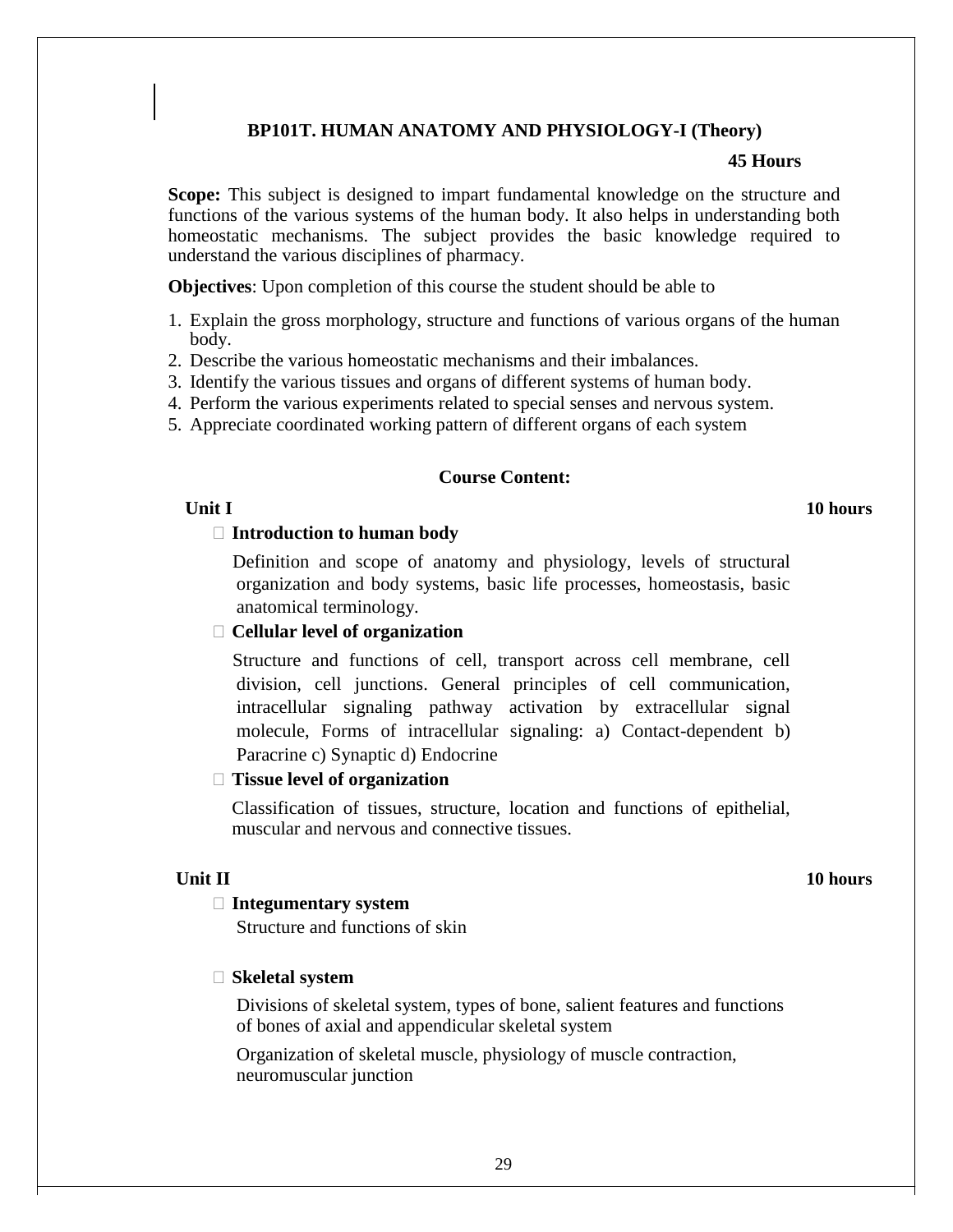## **Joints**

Structural and functional classification, types of joints movements and its articulation

#### **Unit III 10 hours**

## **Nervous system**

Organization of nervous system, neuron, neuroglia, classification and properties of nerve fibre, electrophysiology, action potential, nerve impulse, receptors, synapse, neurotransmitters.

Central nervous system: Meninges, ventricles of brain and cerebrospinal fluid.structure and functions of brain (cerebrum, brain stem, cerebellum), spinal cord (gross structure, functions of afferent and efferent nerve tracts, reflex activity)

## **Unit IV 08 hours**

## **Peripheral nervous system**:

Classification of peripheral nervous system: Structure and functions of sympathetic and parasympathetic nervous system.

Origin and functions of spinal and cranial nerves.

# **Special senses**

Structure and functions of eye, ear, nose and tongue and their disorders.

#### **Unit V 07 hours**

### **Endocrine system**

Classification of hormones, mechanism of hormone action, structure and functions of pituitary gland, thyroid gland, parathyroid gland, adrenal gland, pancreas, pineal gland, thymus and their disorders.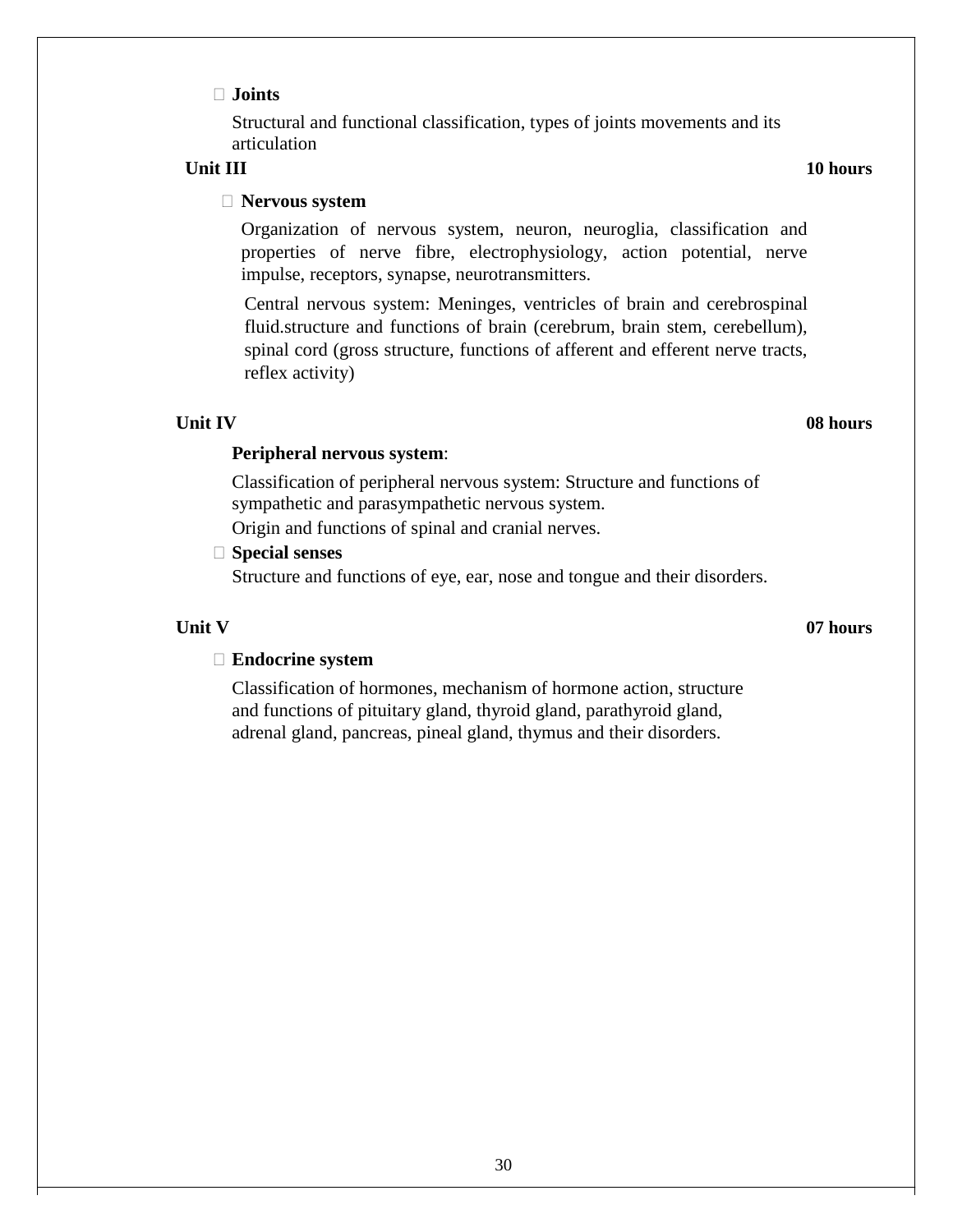# **BP107P. HUMAN ANATOMY AND PHYSIOLOGY (Practical)**

### **4 Hours/week**

Practical physiology is complimentary to the theoretical discussions in physiology. Practicals allow the verification of physiological processes discussed in theory classes through experiments on living tissue, intact animals or normal human beings. This is helpful for developing an insight on the subject**.**

- 1. Study of compound microscope.
- 2. Microscopic study of epithelial and connective tissue
- 3. Microscopic study of muscular and nervous tissue
- 4. Identification of axial bones
- 5. Identification of appendicular bones
- 6. To study the integumentary and special senses using specimen, models, etc.,
- 7. To study the nervous system using specimen, models, etc.,
- 8. To study the endocrine system using specimen, models, etc
- 9. To demonstrate the general neurological examination
	- 10. To demonstrate the function of olfactory nerve
	- 11. To examine the different types of taste.
	- 12. To demonstrate the visual acuity
	- 13. To demonstrate the reflex activity
	- 14. Recording of body temperature
	- 15. To demonstrate positive and negative feedback mechanism.

## **Recommended Books (Latest Editions)**

- 1. Essentials of Medical Physiology by K. Sembulingam and P. Sembulingam. Jaypee brothers medical publishers, New Delhi.
- 2. Anatomy and Physiology in Health and Illness by Kathleen J.W. Wilson, Churchill Livingstone, New York
- 3. Physiological basis of Medical Practice-Best and Tailor. Williams & Wilkins Co,Riverview,MI USA
- 4. Text book of Medical Physiology- Arthur C,Guyton andJohn.E. Hall. Miamisburg, OH, U.S.A.
- 5. Principles of Anatomy and Physiology by Tortora Grabowski. Palmetto, GA, U.S.A.